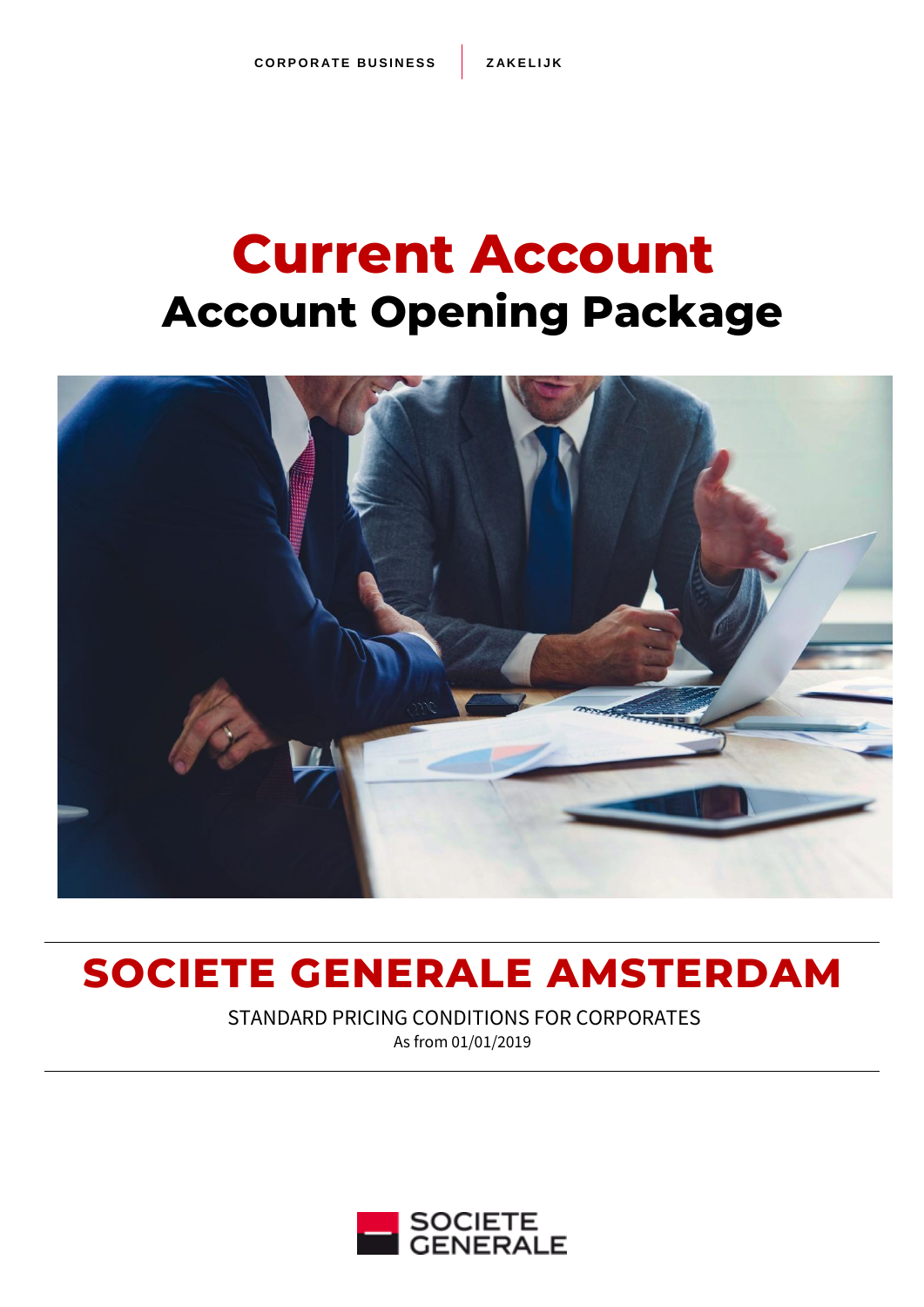#### **GENERAL INFORMATION**

The rates are expressed in EUR excluding VAT, unless otherwise stipulated. The amounts followed by a \* are submitted to VAT, and expressed ex. VAT. The rates are subject to the general banking conditions and the account and payment conditions of SOCIETE GENERALE Amsterdam. Any information concerning operations and rates that are not mentioned in this leaflet can be provided upon request.

The present document does not constitute a contractual offer. The relations between the bank and its client being based on mutual trust, the bank reserves the right not to enter into a contract without having to provide any justification. SOCIETE GENERALE reserves the right to modify its rates at any time in accordance with legal and regulatory provisions, please check information available online [\(www.societegenerale.nl\)](http://www.societegenerale.nl/) to be informed of the latest applicable rates.

The rates mentioned in this leaflet are standard rates. They are regularly reviewed. Together with the pricing proposal accepted by the client, they constitute the applicable pricing conditions on the client's accounts with Societe Generale Amsterdam.

#### **CURRENT ACCOUNTS**

| <b>Current accounts in Euro and Foreign Currencies</b> |                                  |
|--------------------------------------------------------|----------------------------------|
| Account opening fee                                    | Free of charge                   |
| Account closing fee                                    | $75.00*$ (per account)           |
| Account maintenance fee                                | Please consult us <sup>(1)</sup> |

#### **Debit interest rates in Euro**

Debit interest rate (unauthorised borrowings in EUR) EURIBOR 3M + 7%

#### **PAYMENTS AND RECEIPTS**

| <b>Payments (outgoing transactions)</b>                                |                                            |
|------------------------------------------------------------------------|--------------------------------------------|
| <b>Domestic transfers (within the Netherlands)</b>                     |                                            |
| Electronic SEPA Credit Transfer(SCT)                                   |                                            |
| - per item                                                             | 0.09                                       |
| - per remittance                                                       | Free of charge                             |
| Paper-based SEPA Credit Transfer(SCT)                                  |                                            |
| - per item                                                             | 15.00                                      |
| - per remittance                                                       | Free of charge                             |
| Electronic urgent transfer in Euros                                    | 3.50                                       |
| Paper-based urgent transfer in Euros                                   | 20.00                                      |
| <b>Cross-border transfers</b>                                          |                                            |
| Electronic SEPA Credit Transfer(SCT)                                   |                                            |
| - per item                                                             | 0.09                                       |
| - per remittance                                                       | Free of charge                             |
| Paper-based SEPA Credit Transfer(SCT)                                  |                                            |
| -per item                                                              | 15.00                                      |
| -per remittance                                                        | Free of charge                             |
| International electronic transfer (with or without currency exchange)  | 25.00                                      |
| International paper-based transfer (with or without currency exchange) | $40.00 +$ additional correspondent charges |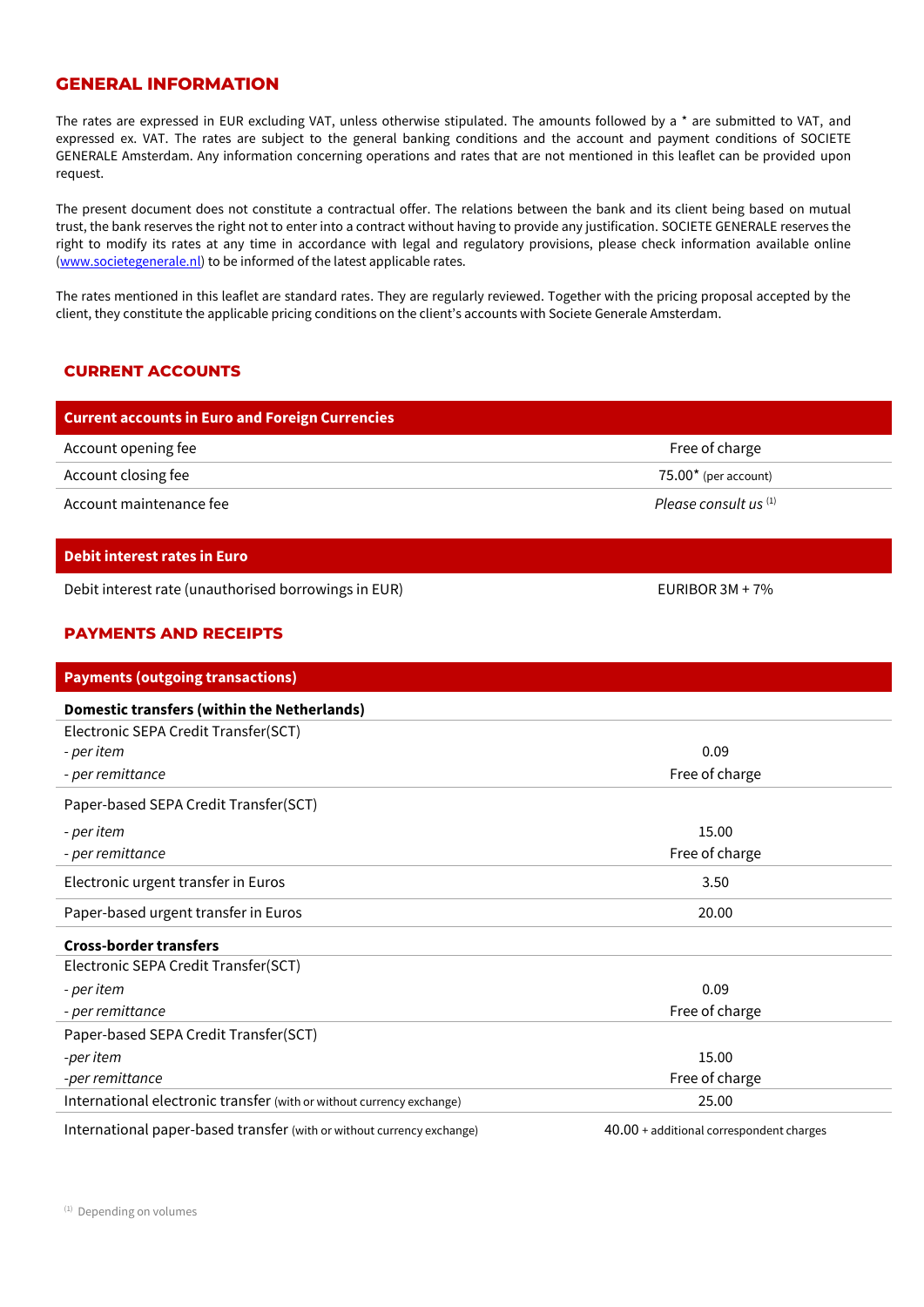| <b>Direct debits</b>                    |                                                                          |
|-----------------------------------------|--------------------------------------------------------------------------|
| Mandate set-up (SDD B2B)                | 10.00                                                                    |
| SEPA Direct debit paid out              | 0.09                                                                     |
| <b>Cheques</b>                          |                                                                          |
| Bank cheque issuance                    | 1 per 1000 (min. 15.00, max. 60.00)<br>+ fixed fee 25.00 + postage costs |
| <b>Receipts (incoming transactions)</b> |                                                                          |

| <b>Domestic Transfers (within the Netherlands)</b>         |                                          |
|------------------------------------------------------------|------------------------------------------|
| SEPA Credit Transfer (SCT)                                 | 0.09                                     |
| Urgent transfer in Euros                                   | 3.50                                     |
| <b>Cross-border transfers</b>                              |                                          |
| SEPA Credit Transfer (SCT)                                 | 0.09                                     |
| International transfer (with or without currency exchange) | 25.00                                    |
| <b>SEPA Direct Debit paid in</b>                           |                                          |
| Per item                                                   | 0.09                                     |
| Per remittance                                             | 4.00                                     |
| <b>Cheques</b>                                             |                                          |
| Domestic client cheque deposited                           | 25.00                                    |
| International / bank cheque deposited                      | 25.00 + additional correspondent charges |
|                                                            |                                          |

| Other transaction-related fees                               |       |
|--------------------------------------------------------------|-------|
| Payment repairs (cancelled payments, missing/incorrect IBAN) | 15.00 |
| R-message                                                    | 0.35  |

# **OTHER FEES**

Ī

| Onboarding fee (for each new legal entity) – one-off | Please consult us $(2)$   |
|------------------------------------------------------|---------------------------|
| Audit request                                        | 125.00*                   |
| Bank reference                                       | 75.00*                    |
| Paper-based reporting                                |                           |
| >Monthly and quarterly reporting sent by mail        | Postage costs*            |
| >Duplicate account statement                         | $3.50*$                   |
| <b>SWIFT confirmation</b>                            | 10.00                     |
| Enquiries / investigations                           | min. 15.00 <sup>(2)</sup> |

<sup>(2)</sup> Depending on complexity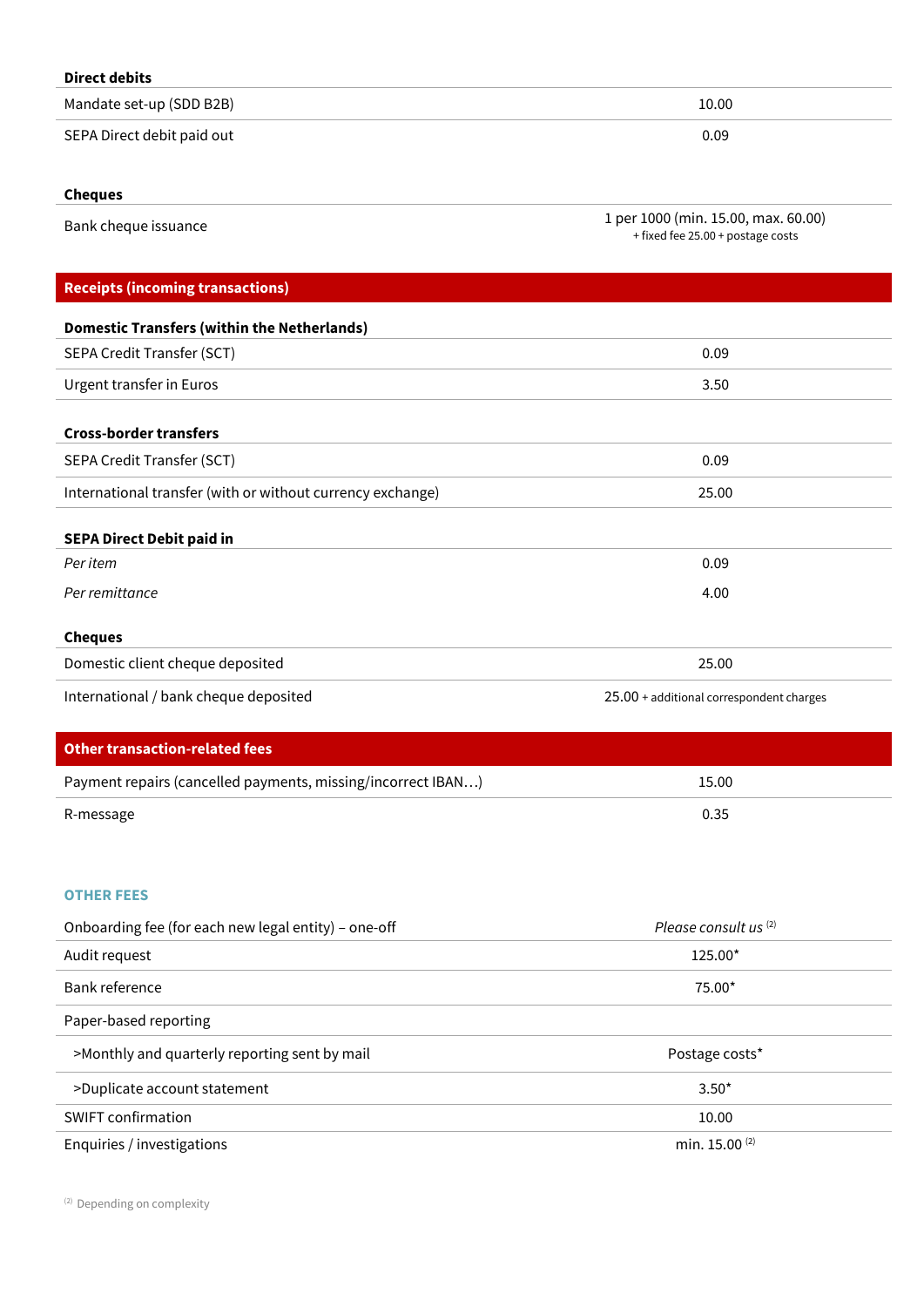#### **ELECTRONIC BANKING SOLUTIONS**

# **Global Cash (a)**

| <b>Standard services</b>                             |
|------------------------------------------------------|
| -Strong authentication                               |
| -Access to and download of account statements        |
| (daily and rolling 90 day period) in various formats |
| -Access to balances - accounting date and value date |
| -Operation search function                           |
| -Simple and multiple payment entry                   |
| <b>Additional services</b>                           |
| -Upload of various file types: XML, MT101            |
| -Third-party bank account statements (MT940)         |
| -Access to and download of intraday statement MT942  |

-Download of other statements (camt054: SDD outstanding, SCT rejection...)

- -Warning services (threshold, rejections, outstanding…)
- -Follow-up of other channels

# **SWIFTNet FIN and FileAct (a)**

- -Initial setup fee
- -Reporting services
- -Payment order services
- -Change in legal documentation

# **SFTP (a)**

- -Initial setup fee
- -Reporting services
- -Payment order services
- -Change in legal documentation
- -Automatic connection confirmation

# **Security solutions**

3SKey - Strong authentication USB key 90,00 for 3 years

Secure Access Sealing Service Encryption Service

# **MT940/942 service agreement**

# **MT101 service agreement**

(3) Depending on number of accounts and services

25.00 per account per month

*Please consult us* (3)

*Please consult us* (3)

*Please consult us* (3)

3.00 per month per user Please consult us Please consult us

Sending of Swift MT 940 25.00 per account per month

Sending of Swift MT 942 25.00 per account per month

MT101 Execution Service **Account per month**  $40.00$  per account per month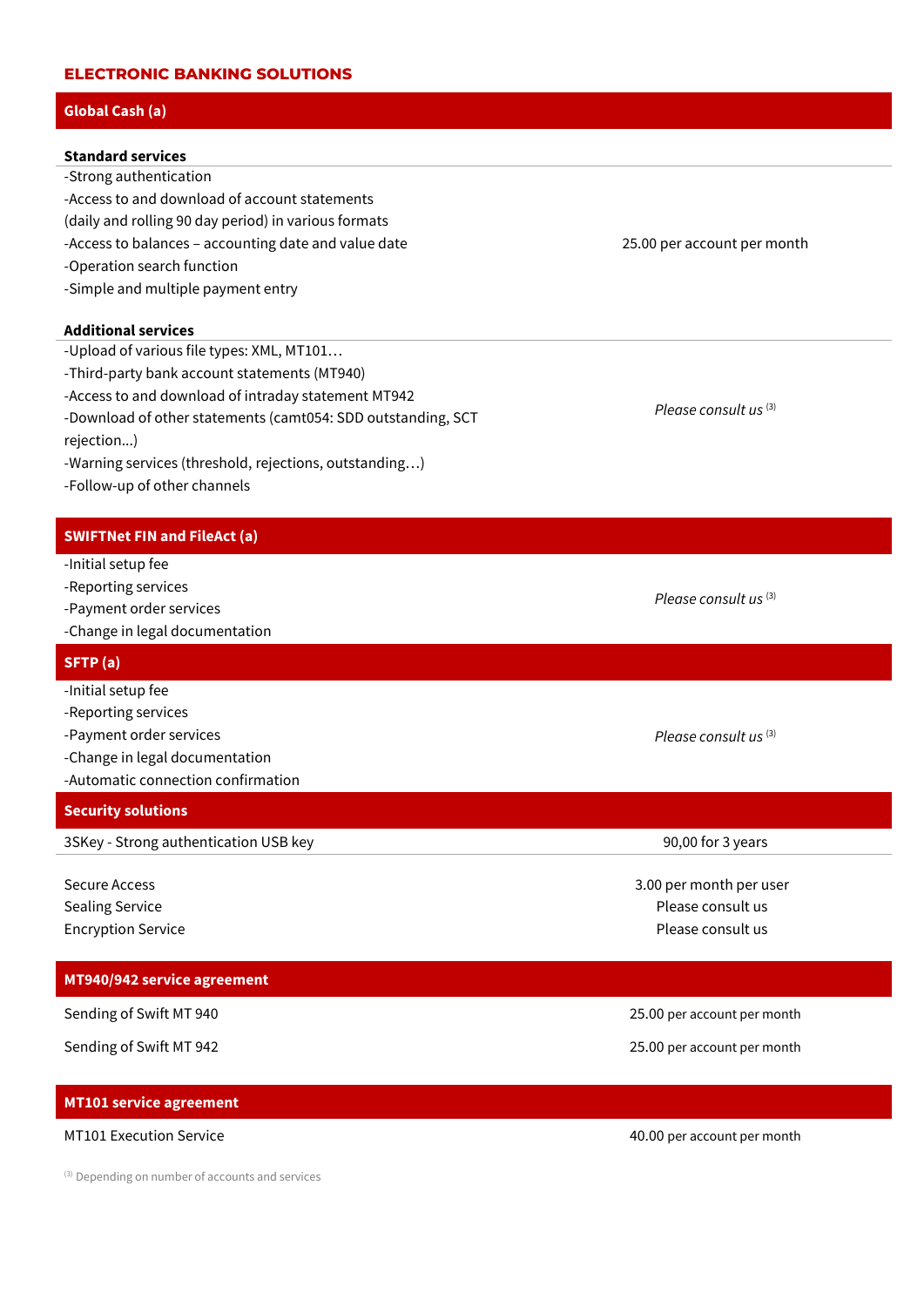# **CASH POOLING SOLUTIONS**

# **Sogecash International Pooling (physical cash pooling) (a)**

-Initial setup fee

-Addition / removal of accounts

-Sweeping transaction cost

-Reporting

# **Sogecash Intraday Sweeping (physical cash pooling) (a) (b)**

-Initial setup fee

- -Addition / removal of accounts *Please consult us* (4)
- -Sweeping transaction cost

-Reporting

# **Sogecash Balance Offset (cross-currency notional pooling)**

-Initial setup fee

- -Addition / removal of accounts **Please consult us** (4)
- -Subscription fee

*a) These costs do not take into account potential fees charged by third party banks regarding the following products:*

- **-** *SWIFT MT 940 contract* **-** *SWIFT MT 101 contract*
- *(b) Transfer fees may be applied by third party banks.*

 *Please consult us* (4)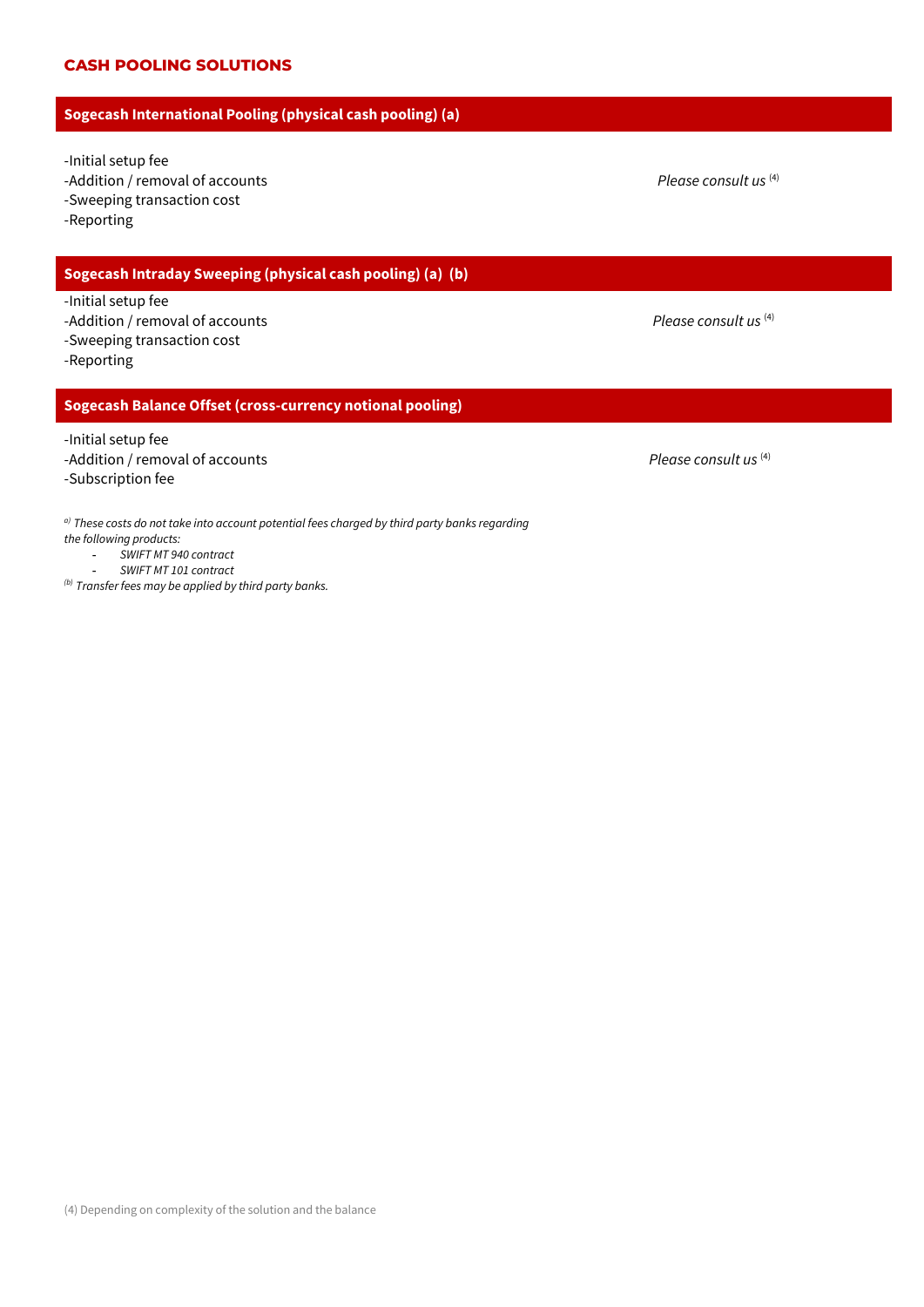# **CUT OFF TIMES**

| <b>Transaction type</b>                                  | <b>Paper-based</b> | <b>Automated</b> | <b>Value date</b> |
|----------------------------------------------------------|--------------------|------------------|-------------------|
| <b>Domestic (EUR) payments</b>                           |                    |                  |                   |
| <b>Urgent</b>                                            | D, 15:00           | D, 16:00         | D                 |
| <b>SEPA Credit Transfer (SCT)</b>                        | D, 11:00           | D, 12:00         | D                 |
| International payments without currency exchange         |                    |                  |                   |
| <b>USD</b><br>٠                                          | D, 15:40           | D, 16:40         | D                 |
| EUR, CAD<br>٠                                            | D, 15:00           | D, 16:00         | D                 |
| <b>GBP</b><br>$\blacksquare$                             | D, 14:40           | D, 15:40         | D                 |
| <b>CHF</b><br>٠                                          | D, 14:00           | D, 15:00         | D                 |
| RUB, PNL, MAD, HUF, CZK, SEK, NOK, DKK<br>$\blacksquare$ | D, 12:00           | D, 13:00         | D                 |
| <b>ZAR</b>                                               | D, 11:00           | D, 12:00         | D                 |
| AUD, HKD, INR, JPY, NZD, SAR, SGD                        | D-1, 15:00         | $D-1, 16:00$     | D                 |
| <b>AED</b><br>$\blacksquare$                             | D-1, 09:30         | $D-1$ , 10:00    | D                 |
| Internal payments without currency exchange (*)          |                    |                  |                   |
| All currencies                                           | D, 17:00           | D, 18:00         | D                 |

(\*) Refers to book to book transfers within SG Amsterdam.

**In case of currency exchange**: funds will be transferred at settlement date D+2 to the beneficiary bank. However please note that SG is unable to guarantee the value date applied by the beneficiary bank.

| <b>Transaction type</b>               | <b>Received by</b> | Value date |
|---------------------------------------|--------------------|------------|
| <b>Collections</b>                    |                    |            |
| <b>SEPA Direct Debit paid in CORE</b> | D-1, 13:30         | ◡          |
| SEPA Direct Debit paid in B2B         | D-1, 11:00         | ◡          |